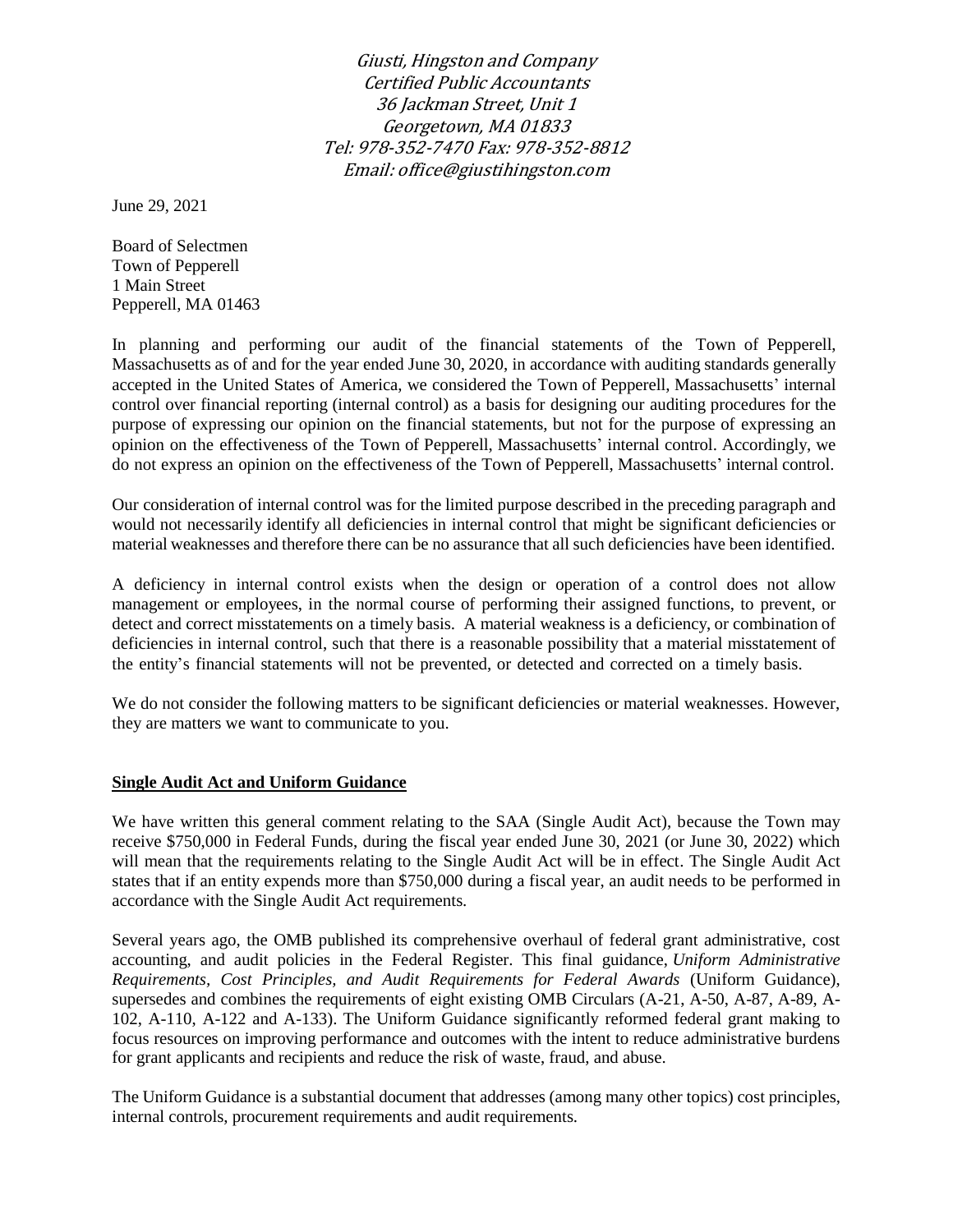In regard to procurement, it should be noted that the Uniform Guidance and the State's requirements under MGL Chapter 30B, have some differences. For example, Chapter 30B does not require quotes until the \$10,000 threshold is met and Bids/Request for Proposal must be obtained for purchases of \$50,000 or more. The Uniform Guidance rules should be read to determine what the differences are. The Uniform Guidance requirements pertain only to purchases made with federal funds.

Another important area that the Uniform Guidance addresses, relates to the requirement that the internal control policies and procedures relating to federal funds must be documented and it must be in writing.

We recommend that the Town review the requirements relating to the Uniform Guidance to be sure to be in compliance with the rules.

## **Preparation of the Schedule of Expenditures of Federal Award Programs**

During a fiscal year when the Town expends more than \$750,000 in federal funds, it is subject to Single Audit requirements established by the Office of Management and Budget (OMB) and it must be in compliance with Uniform Administrative Requirements, Cost Principles, and Audit Requirements for Federal Awards (Uniform Guidance). As part of those requirements, the Town is required to prepare a Schedule of Expenditures of Federal Award Programs (SEFA). To meet this reporting requirement, the following information is necessary:

- o Detailed information on all Federal Awards received. This includes Federal Awards received that have been passed through the State or other governing bodies.
- o The Agency in which the funds were received from.
- o The Catalog of Federal Domestic Assistance number (CFDA #) for each grant.
- o The amount of funds expended in the fiscal year under audit.
- o The pass-through entity identifying number and the grant year in which the federal expenditures relate, if the funds were passed through another governing body and not directly received from the Federal government.
- o The amount passed through to any sub-recipients, if applicable.

It is important that the Town have procedures in place to compile this data so that an error or omission in the Schedule of Expenditures of Federal Awards does not occur.

### **Fixed Assets**

During our review of the Town's fixed assets that are recorded in the general ledger accounting system, in accordance with the GASB 34 (Governmental Accounting Standards Board) requirements, we found that a very good job was performed by the Town Accountant in properly identifying the fixed asset activity, for the fiscal year ended June 30, 2020.

The Town Accountant did prepare a detailed excel spreadsheet relating to new fixed asset purchases made during the current fiscal year. This information was provided to us so that we could update our fixed asset spreadsheet that includes the required fixed asset information, such as general ledger account numbers, description of asset purchases, vendor name, date of purchase, etc. With the detailed information that is provided to us, we update our fixed asset spreadsheet and calculate the fixed asset amounts that are required for the audited financial statements. Once this process is complete, we provide the Town Accountant with a copy of our current year fixed asset spreadsheet.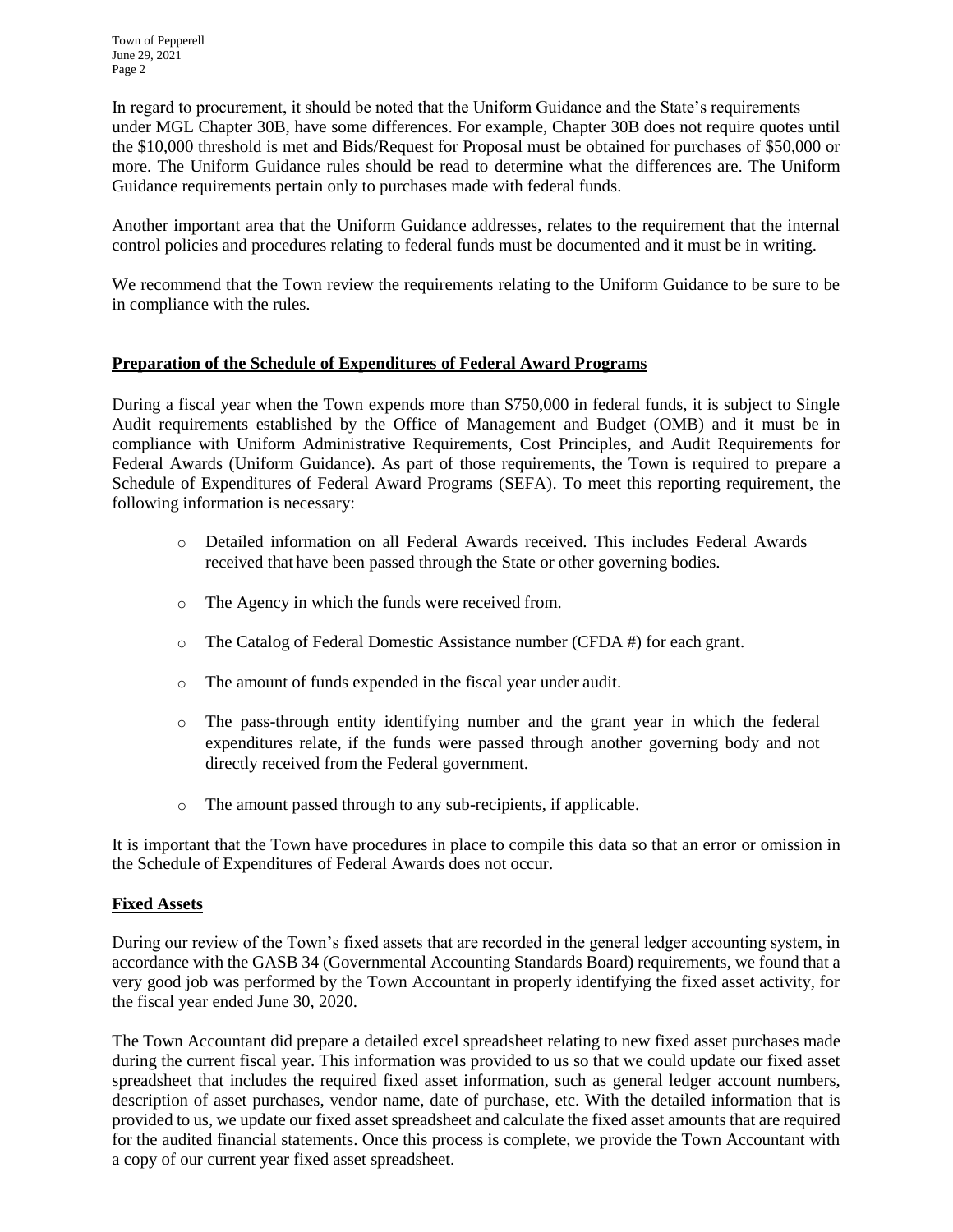In accordance with the requirements of GASB 34, capital assets with a purchase price of \$5,000 or more are added to the fixed asset spreadsheet. These new capital assets are depreciated, using a half year convention, on the excel spreadsheet. A depreciation formula is used in the spreadsheet that calculates the proper depreciation amount. The general ledger accounting system is updated to include this information and is then reconciled with the fixed asset list.

# **Cash Reconciliation and Unclaimed Checks**

During our review of the Treasurer's cash reconciliation work, for the fiscal year ended June 30, 2020, we found that a good job was being performed by the Treasurer in reconciling from the Treasurer's cashbook to the actual bank statement balances, each month.

In our prior year management letter, we had noted that there were some old outstanding checks that had been carried on the outstanding check list that should be added to tailings or other steps should be followed relating to these outstanding checks. We had mentioned that the number of old outstanding checks was not large, but that there are standard procedures that should be followed by the Treasurer to get these checks off the outstanding check list. During the current fiscal year, we found that progress has been made in regard to the old outstanding checks, however there are still some old outstanding checks that should be reviewed and taken care of.

We have repeated below the prior year management letter comment relating to the procedures that should be followed in regard to old outstanding checks. Under the State's abandoned property law (Massachusetts General Laws Chapter 200A Section 9A), there are certain procedures that should be followed relating to old outstanding checks.

The normal procedures that must be followed by the Treasurer include reviewing the current checks that are included on the outstanding check lists. The next step is to determine whether the outstanding checks represent an amount still due to the employee/vendor or if they have been replaced by other checks. If the check has been replaced already, the outstanding check should be voided. If the employee/vendor still has a valid claim, the outstanding check should be voided and replaced. When the employee/vendor cannot be located, the procedures outlined in Massachusetts General Laws Chapter 200A Section 9A should be followed. Amendments to the law have changed the period of time that a check must be outstanding (one year provided the face of the check bears the statement "void if not cashed within 1 year from date of issue") before the abandoned property process may begin. The amended law also changed the required method for notifying the payees that checks remain unclaimed. A summary of the procedures is noted below.

- 1. All Town checks should include the verbiage "void if not cashed within 1 year from date of issue" on their face.
- 2. After a check has been outstanding for one year the abandoned property process should begin.
- 3. Annually, the Treasurer should prepare a list of checks that have been outstanding for one year (date of check, check number, payee and amount). The bank should be notified to stop payment on the checks and the checks should be removed from the outstanding check list. The Treasurer's cash book should be increased by the total of the list. In addition, the Treasurer should provide the Town Accountant with a copy of the list.
- 4. The Town Accountant should make a journal entry in the general ledger to increase the cash account and the unclaimed checks liability account.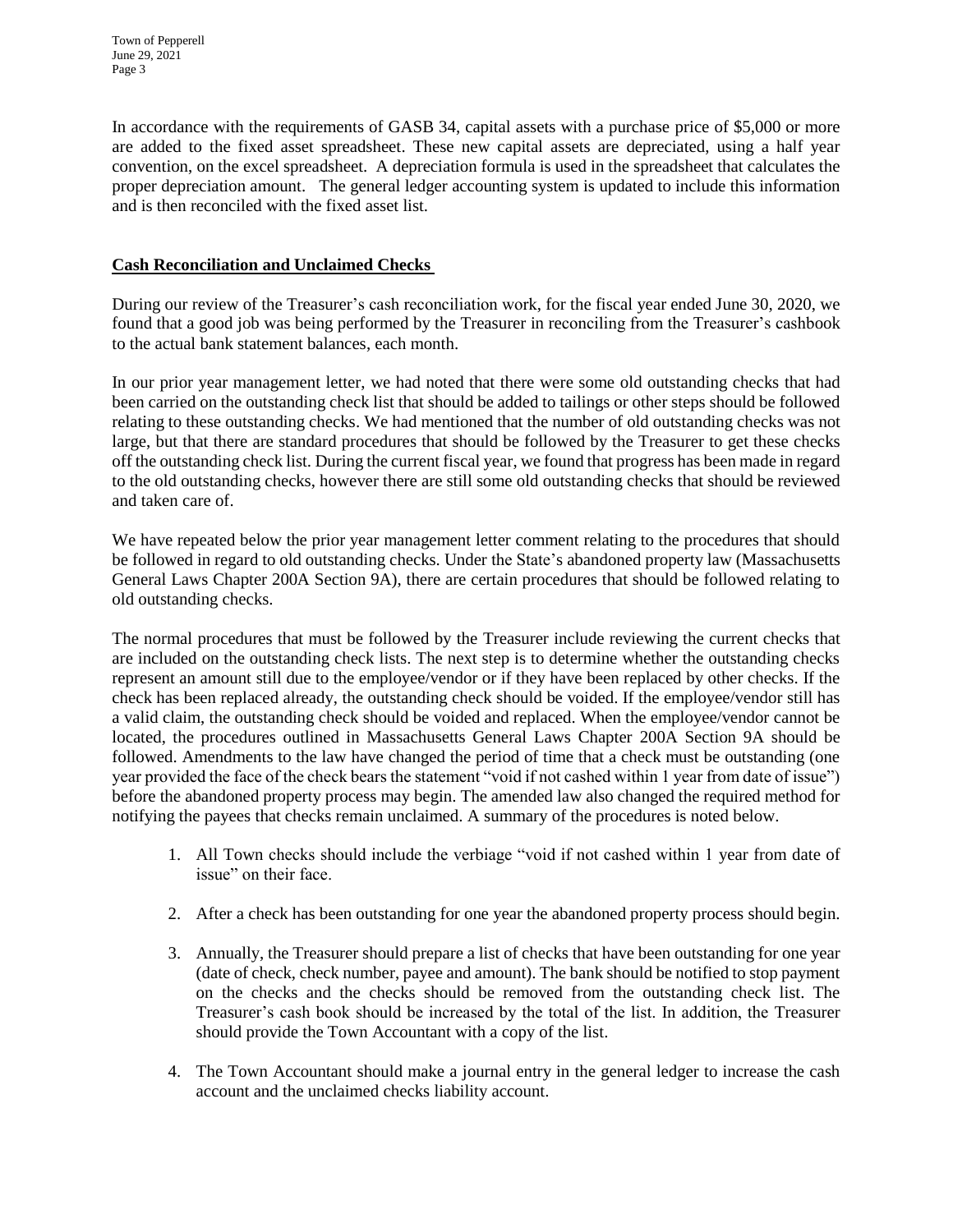5. The Treasurer should begin the "notification" process in accordance with M.G.L. Chapter 200A, Section 9A which states:

The Treasurer of the City, Town or District may post such notice using either of the following methods: (1) by mailing the notice by first class mail, postage prepaid, to the last known address of the beneficiary or person entitled thereto; or (2) if the city, district or town maintains an official website, by posting the notice conspicuously on the website for not less than 60 days. If the apparent owner fails to respond within 60 days after the mailing or posting of the notice, the treasurer shall cause a notice of the check to be published in a newspaper of general circulation, printed in English, in the county in which the city, town or district is located.

In the event that funds appearing to be owed to a corporation, organization, beneficiary or person is \$100 or more and the deadline as provided in the notice has passed and no claim for the funds has been made, the treasurer shall cause an additional notice to be published in a newspaper of general circulation in the county in which the city, district or town is located; provided, however, that the notice shall provide an extended deadline beyond which funds shall not be claimed and such deadline shall be at least 1 year from the date of publication of the notice.

After the notice/publication/waiting period requirements have been met, any checks that remain unclaimed may be closed to the general fund's unreserved fund balance account.

#### **Implementation of New GASB Pronouncements**

During fiscal year 2020, the Town was not required to implement any new GASB pronouncements. The Town early implemented GASB Statement No. 84 in fiscal year 2019.

The following GASB pronouncements will be implemented in future fiscal years:

- Statement No. 87, *Leases* which is effective for fiscal years beginning after June 15, 2021, and all reporting periods thereafter.
- Statement No. 89, *Accounting for Interest Cost Incurred before the End of a Construction Period* which is effective for reporting periods beginning after December 15, 2020.
- Statement No. 90 *Majority Equity Interests—an amendment of GASB Statements No. 14 and No. 61* which is effective for reporting periods beginning after December 15, 2019.
- Statement No. 91**,** *Conduit Debt Obligations* which is effective for reporting periods beginning after December 15, 2021.
- Statement No. 92 *Omnibus 2020*, paragraphs 6 and 7 fiscal years beginning after June 15, 2021; paragraphs 8, 9, and 12 - reporting periods beginning after June 15, 2021 and paragraph 10 - government acquisitions occurring in reporting periods beginning after June 15, 2021.
- Statement No. 93 *Replacement of Interbank Offered Rates* the requirements, except for paragraphs 11b, 13, and 14 are effective for reporting periods beginning after June 15, 2020. The requirement in paragraph 11b is effective for reporting periods ending after December 31, 2021. The requirements in paragraphs 13 and 14 are effective for fiscal years periods beginning after June 15, 2021, and all reporting periods thereafter.
- Statement No. 94 *Public-Private and Public-Public Partnerships and Availability Payment Arrangements* which is effective for fiscal years beginning after June 15, 2022, and all reporting periods thereafter.
- Statement No. 96 *Subscription-Based Information Technology Arrangements* which is effective for fiscal years beginning after June 15, 2022, and all reporting periods thereafter.